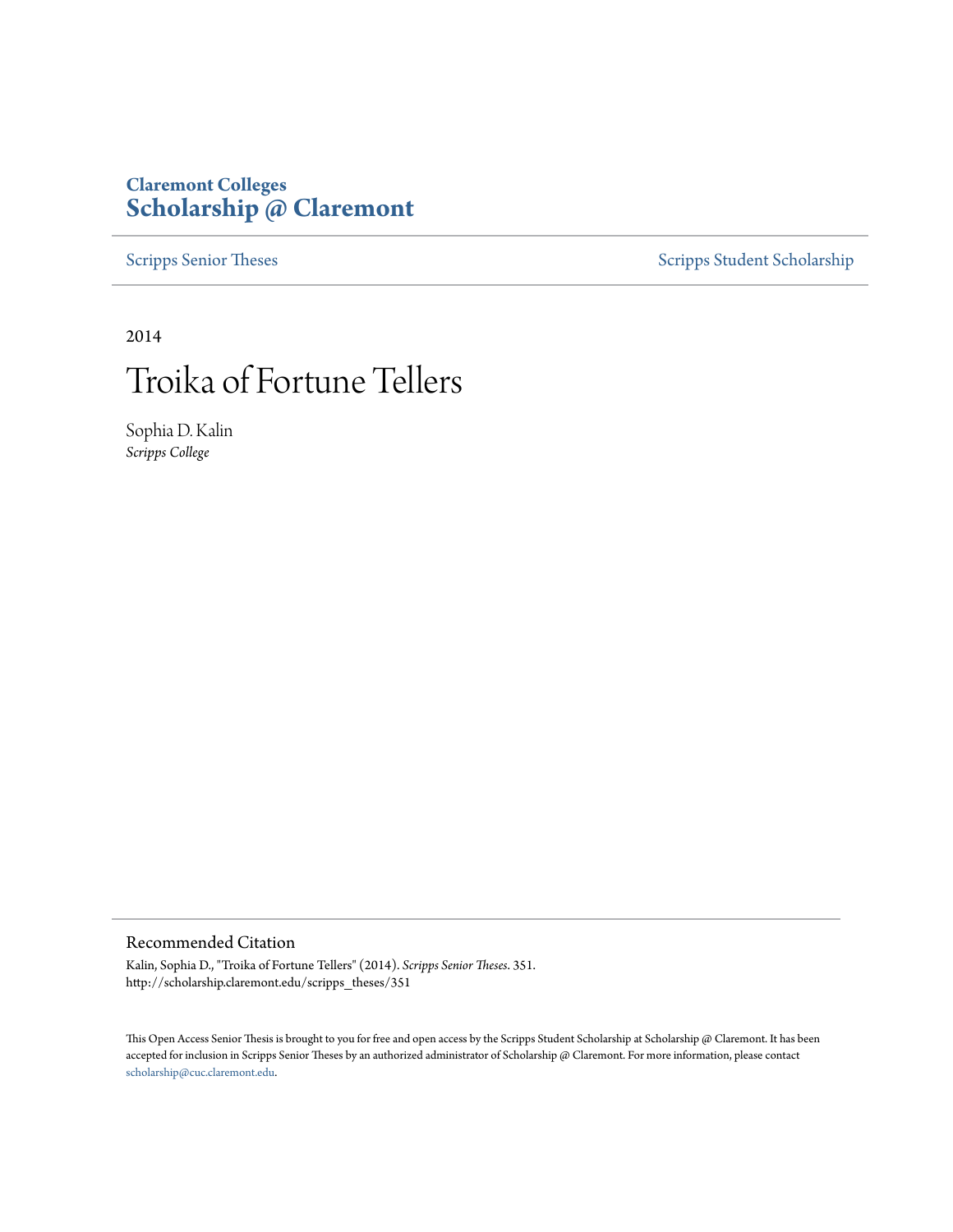Spring 2014 Media Studies Thesis

## Тройка из гадалок

 *Troika of Fortune Tellers* 

A Look at Preserving a Bond, Tradition, and Memory

through a generation of Three Women

A Film by Sophia Kalin, Scripps College '14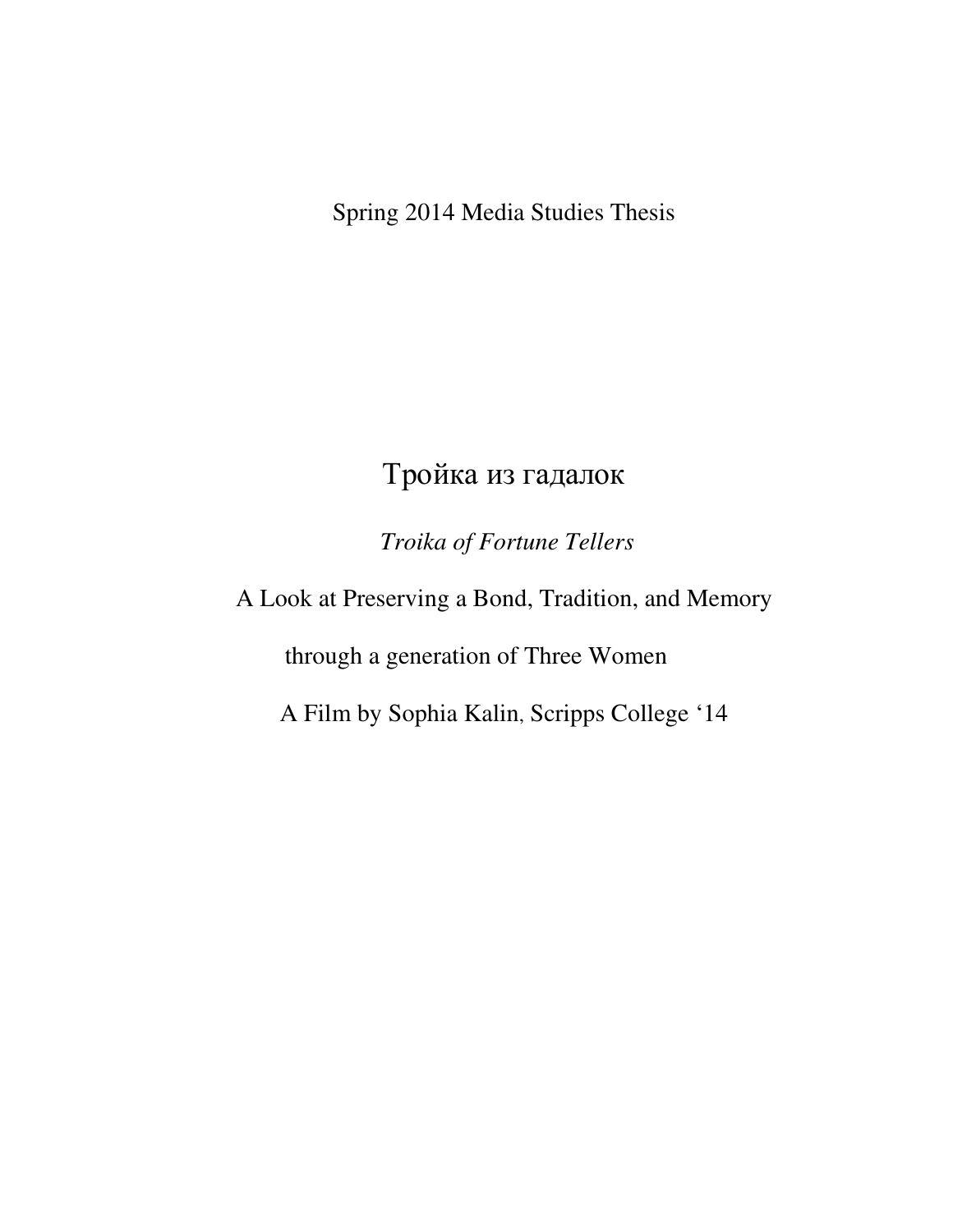My project, more than a documentary, is an oral history. The piece depicts the intergenerational relationship between three women: my grandmother, my mother, and I. I explore the Russian traditions that my Babushka has cultivated and shared among the three of us, in particular, the tradition of fortune telling. My film also addresses my grandmother's struggle with dementia. However, in spite of her fading memory, my Babushka is still able to recall upon the practice and process of fortune telling. This tradition has helped strengthen and preserve our connection.

My mother's narration provides the viewer with a small window into our world and a tradition that connects us. In spite of her fading memory, she has retained the tradition of fortune telling and the ritual of laying out the cards. Through my piece I intend to emphasize that although dementia robs people of memory, some things, such as my bond and my mothers bond with my babushka, do not fade. The cards are one way to preserve this bond.

I also touch upon my Babushka's background from her childhood in Ukraine to when she was working in the labor camps in Germany during World War II. This history provides insight into how my Babushka learned to read fortunes and why this interest was sparked in the first place. Included below is a piece from the narration in my film that explains this history: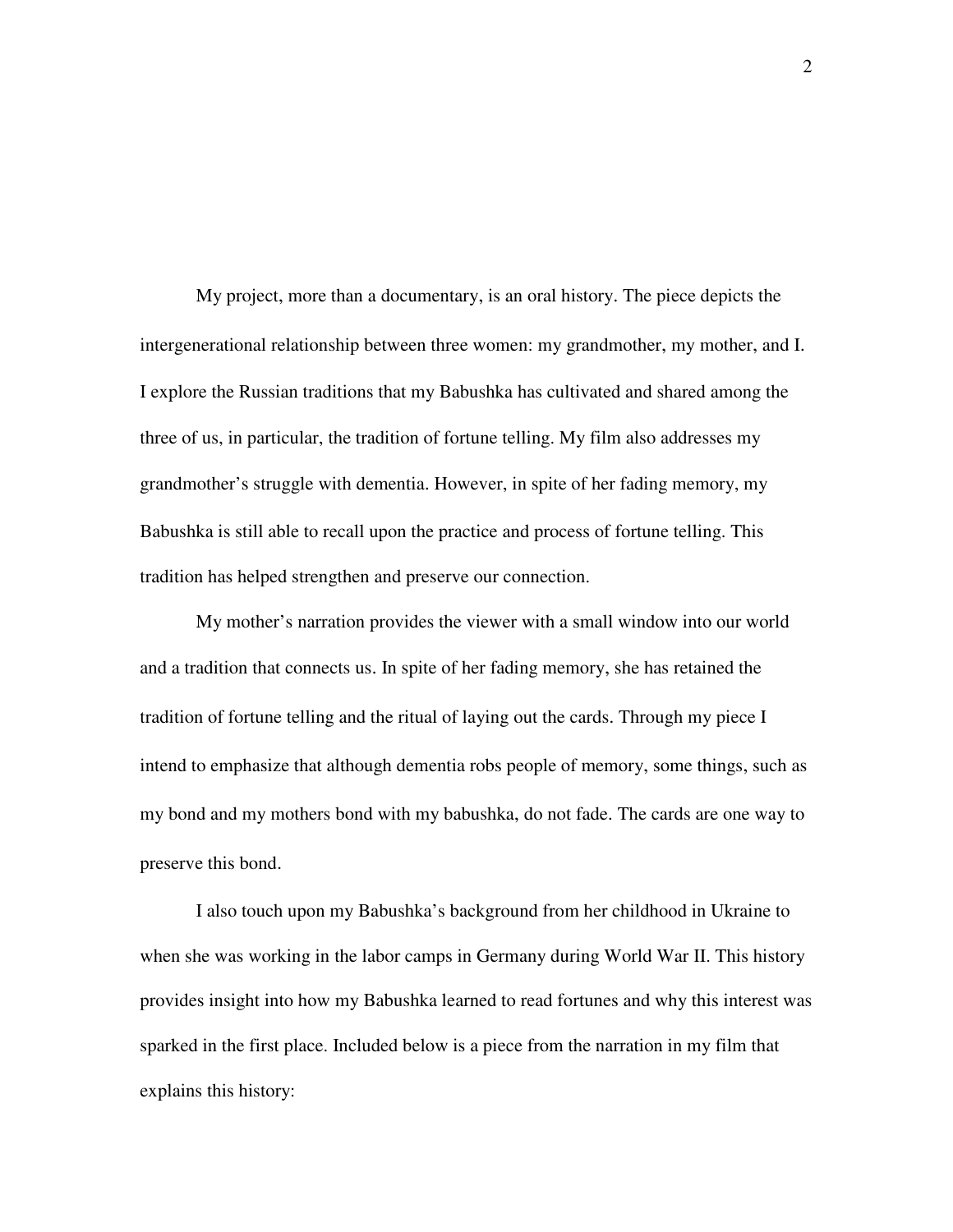"*Fortune telling has a rich history behind it, the practice of reading the cards varies through each culture and each individual. Babushka learned from gypsies in the labor camps. After her mother died and the war started, Babushka was sent to work in a labor camp where she was brutally beaten. In the labor camps gypsies would tell fortunes in their barracks. Although they were shunned and treated the worst amongst the prisoners of labor camps, people would secretly go to them to have their fortune told in exchange for food stamps, clothing, bedding, anything to know what the future held. Babushka did not shun the gypsies, she gave a lot of what she had to them to hear her fortune and in turn, learn how to read the cards herself. I believe that at that time Babushka had her fortune read in order to know that there was a future, a hope of a better life*."

I consider my film a poetic piece of non-fiction. I do not intend to claim objectivity as I believe that a camera manipulates its subject and the process of editing creates a representation of reality as opposed to reality itself. My project does not incorporate the elements of a traditional documentary. I do not include talking head interviews or provide the viewer with an expository narration that explicitly places them within the world the camera captures. My footage depicts a sincere connection and a sense of nostalgia. In preparing to shoot I watched Chris Marker's *Sans Soleil* (1983). My project echoes that style. In addition I sought inspiration from Alan Resnais's *Night and Fog.* I noticed how these films, although documentaries, apply a lyrical, poetic approach to their subjects that incorporates several modes of documentary. Generally speaking documentary cinema has been compartmentalized into several main modes: expository, observational, performative, reflexive, and poetic. From these modes, countless other sub-genres and modes emerge to muddle documentary cinema's definition. This dated definition does not apply to modern documentary nor does the dated notion that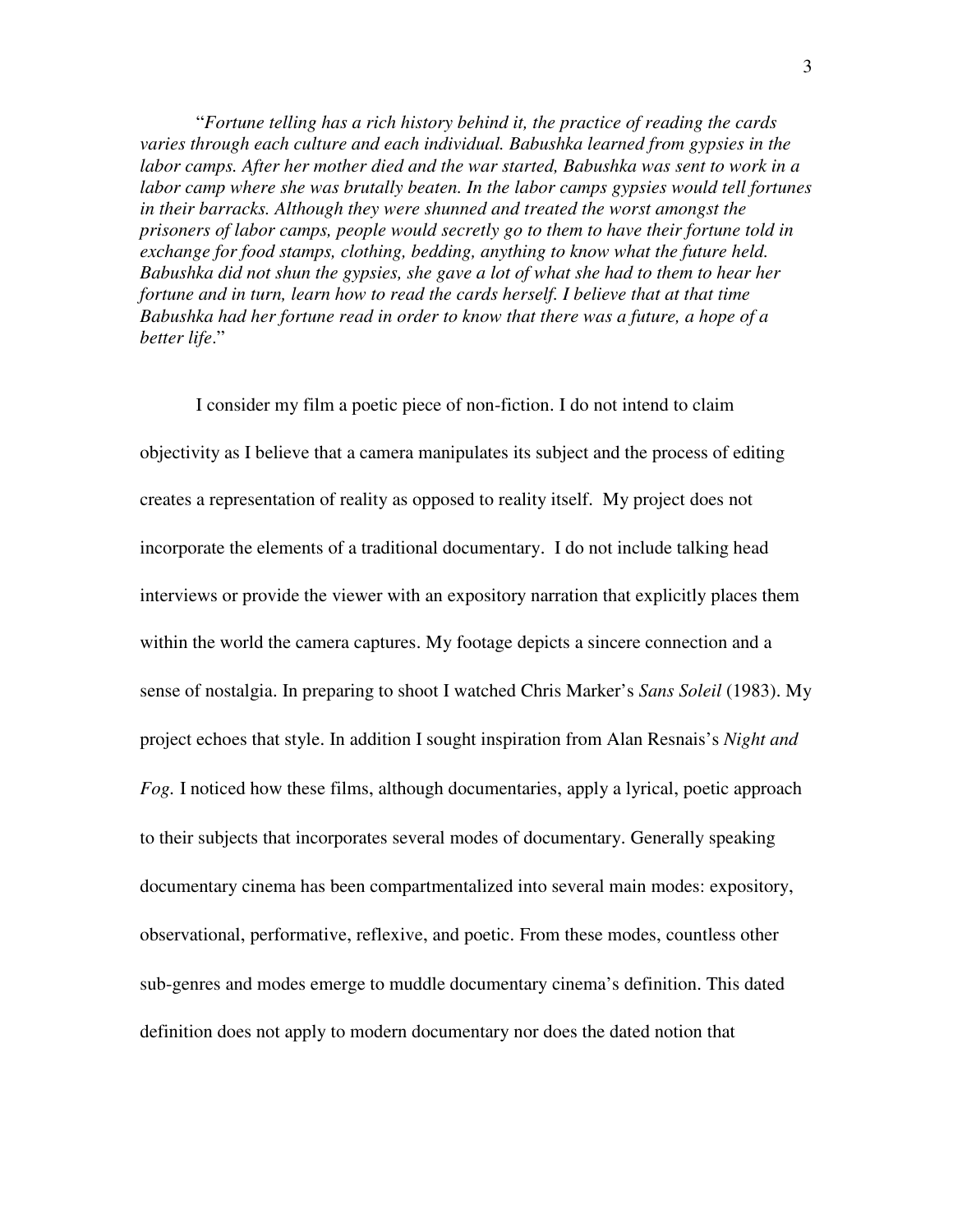documentary is an objective medium that maintains neutrality when observing its subject. Modes, styles, and sub-genres alike, often intertwine in one piece.

Chris Marker's *Sans Soleil* "signaled a new preoccupation" in filmmaking: "The relationship of film to the "new" visual technology of images…computerized imagery and its tentative promise, for the distant future, of enriching human consciousness and memory."<sup>1</sup> Marker composes stock footage, news clips, his own footage from a 16mm camera, and clips from Hayao Yamaneko, a Japanese video artist, to produce a meditation on the "indeterminacy of [today's] reality."<sup>1</sup> The film patiently moves from scene to scene, accompanied by a female narrator reading aloud letters from either Chris Marker or a fictitious author (remains unknown). His choice to use a female voice to narrate *Sans Soleil* sets up a partition between the filmmaker and the piece. The narration establishes an "essential schism between the gender of the voice and that of either the fictional writer...or the director."<sup>3</sup> Marker remains absent from the piece, letting the images and narration lure himself and his viewers "into the joys and frustrations of creating with images."<sup>1</sup> The film pauses over each image, posing the question of what it means to record reality and memories. The director distances himself by having a female narrator but his poeticism and lyricism remains, however subtle, throughout the piece. The images are both ethereal and industrial, placing the viewer in a strange space in some

 $\overline{a}$ 

<sup>1</sup> VanCauwenberge, Geneviève. *Chris. Marker and French Documentary Filmmaking 1962 - 1982*. N.p.: n.p., n.d. Print.

<sup>3</sup> Bruzzi, Stella. *New Documentary: A Critical Introduction*. London: Routledge, 2000. Print.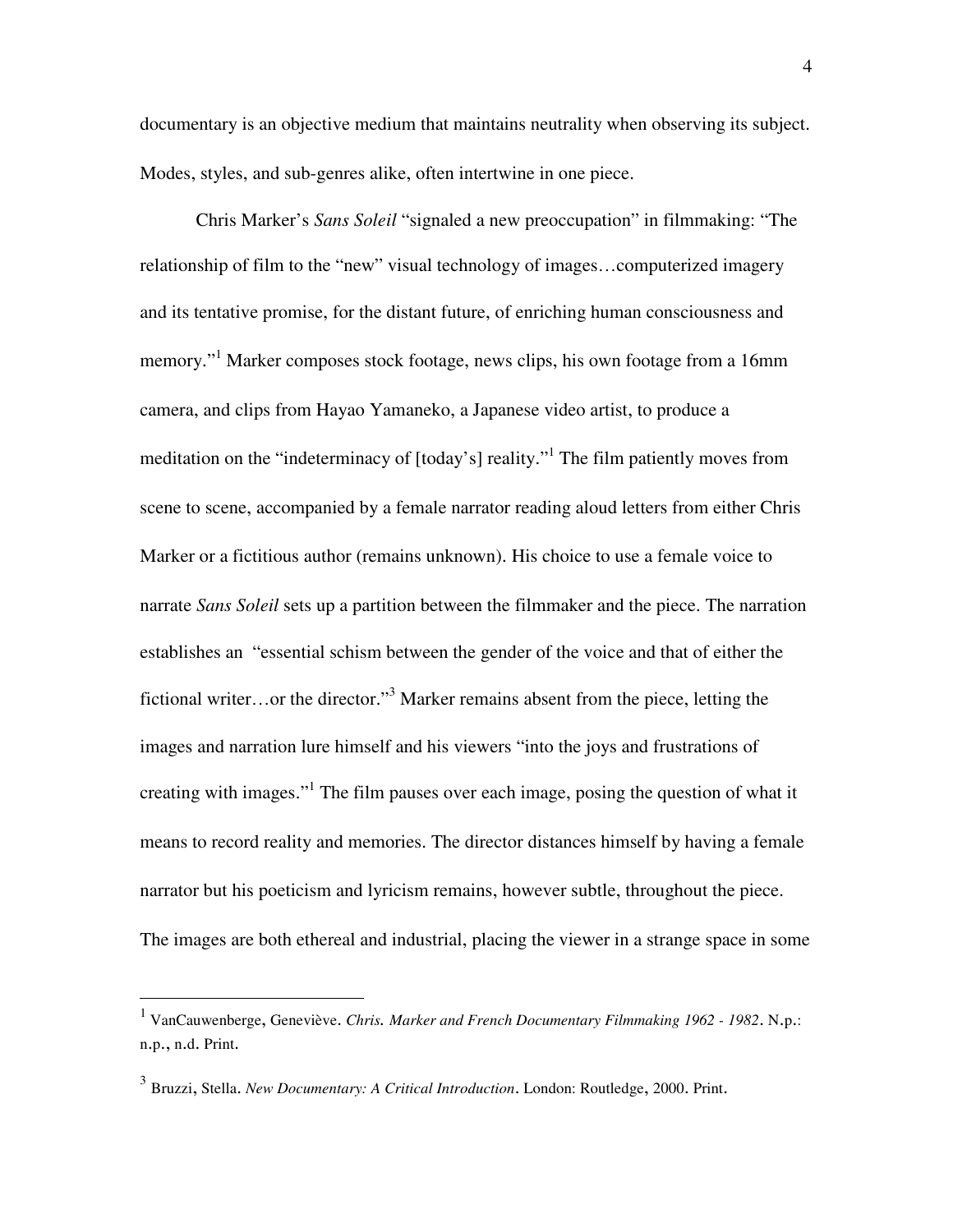moments of the film. Markers intention, some credits claim, is to position the viewer in this "nebulous" setting in order to reflect his own "perplexity about the relationship that cinematic representation can establish toward reality." Through his film Marker also points out the digital elements of contemporary film. In his own words when discussing *Sans Soleil*, Marker remarks upon the advances in technology and its accessibility saying:

"*Sans Soleil* was entirely shot with a 16mm Beaulieu silent film camera…and a small cassette recorder (not even a Walkman; they didn't exist yet). The only "sophisticated" device – given the time – was the spectre image synthesizer…This is to say that the basic tools for these two films were literally available to anyone. No silly boasting here, just the conviction that today, with the advent of computer and small DV cameras…would-be directors need no longer submit their fate to the unpredictability of producers or the arthritis of televisions, and that by following their whims or passions, they perhaps see on day their tinkering elevated to DVD status by honorable men."<sup>2</sup>

This universal access to film and film equipment allows for people all over the world to preserve memories. Video and photography "have a role to play for the individual."<sup>1</sup> Although it is a stylized representation of reality, it is still an important representation, an archival element that enables human consciousness and memory to sustain.

-

 $^2$  "Notes on Filmmaking", essay by Chris Marker in booklet accompanying La Jetée/Sans Soleil DVD produced by Criterion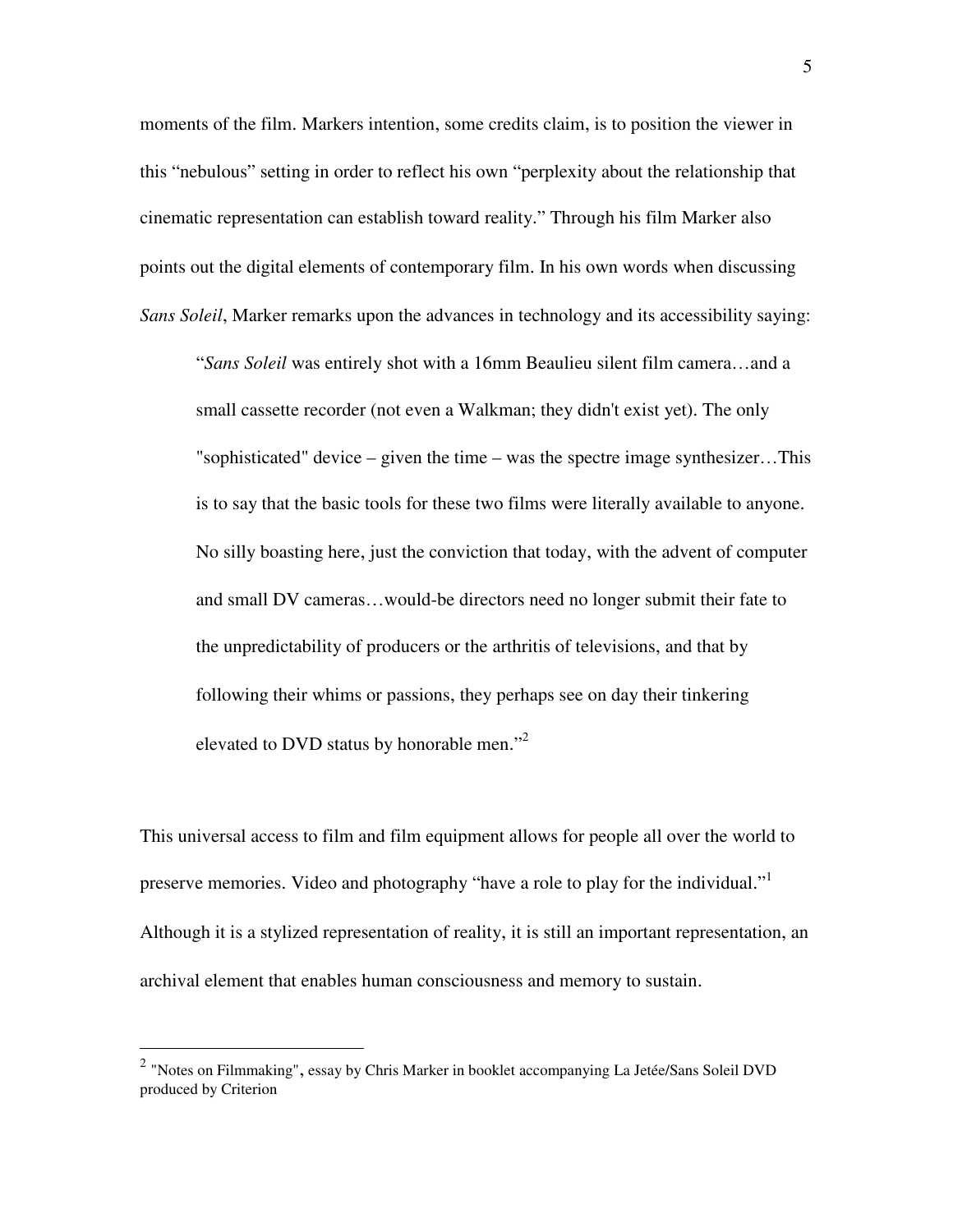Another work that inspired my thesis project was Pedro Almodovar's film *Volver*. Most of Almodovar's work feature women of Spain and their complexity. He emphasizes the different layers and emotions of women in a vibrant and stylized fashion in a way that I have always admired. *Volver* in particular presents an amazing story about three generations of women. The pronounced and sensory photography of this film are sublime. I attempted to channel this style in my own film. Although not as exaggerated and elaborate, my work is inspired by the way Almodovar depicts his female characters. In addition to its visual beauty, *Volver* evokes a sincere sense of emotion and nostalgia between these women. There is a magic to the passion he brings to his films that resonate in his images. I relate to his closeness to his subjects. When talking about his work and his directing style, Almodovar speaks from the heart:

"After you see a film, it leaves its mark, like a current that goes between you and the film. This film, then, is now a memory, it has become party of my experience, that is, the experience of having been present and having felt it all. At that point, it's no longer a matter of paying a tribute or whatever; you become imbued with your conversations with your father, your mother, your brother…but all eventually becomes a part of you...when I create a film, that's how I work<sup>"4</sup> When filming and editing my thesis, Pedro Almodovar's films, especially *Vovler*, influenced my thought process. I approached my film wanting to draw out the tenderness

-

<sup>4</sup> Almodóvar, Pedro, and Paula Willoquet-Maricondi. *Pedro Almodóvar: Interviews*. Jackson: University of Mississippi, 2004. 147. Print.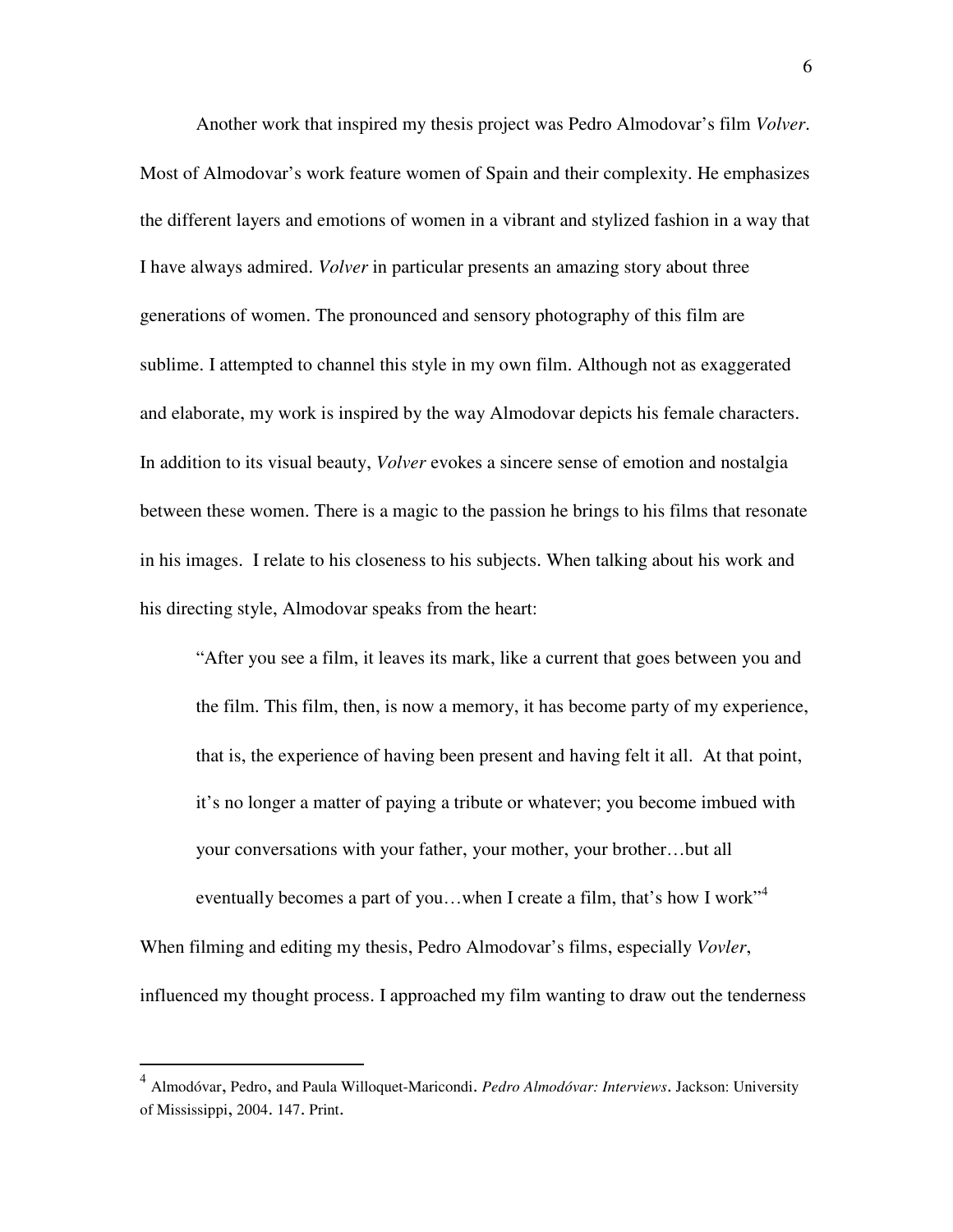between the three generation of women in my family and Almodovar's films invoke a palpable intimacy.

 The filming process of my project went smoothly. I flew up to Northern California three times this semester to capture footage of my mother and Babushka. I did not have a detailed plan or storyboard for my shots because I did not want my film to appear staged. I knew what images I wanted to focus on and the space I wanted to create for the viewer but other than that I did not have a strict set of ideas I was to follow. While shooting, I focused on the iconoclastic imagery around my grandmother's room along with old photographs from when my Babushka and mother were younger, to establish a sense of memory in my piece. I also focused on my Babushka laying out the cards, a ritual she still remembers. I featured her and my mother doing the cards together to portray their relationship and how the connection with the cards. I ran into some trouble when trying to bring out my voice in my video. Initially I thought I would include myself more but as I continued to film I realized that I did not want to feature myself too much in the piece. I feel as though my voice is better represented from behind the scenes. The intimacy of these images reflects my emotion and my presence. There is only one scene in my project that shows my Babushka and I together. In spite of this, I feel that my connection to my subjects is very apparent. I took a lot of footage of the cards themselves and the several different layouts involved in my grandmother's style of fortune telling that she has taught my mother. I made sure to capture both of them doing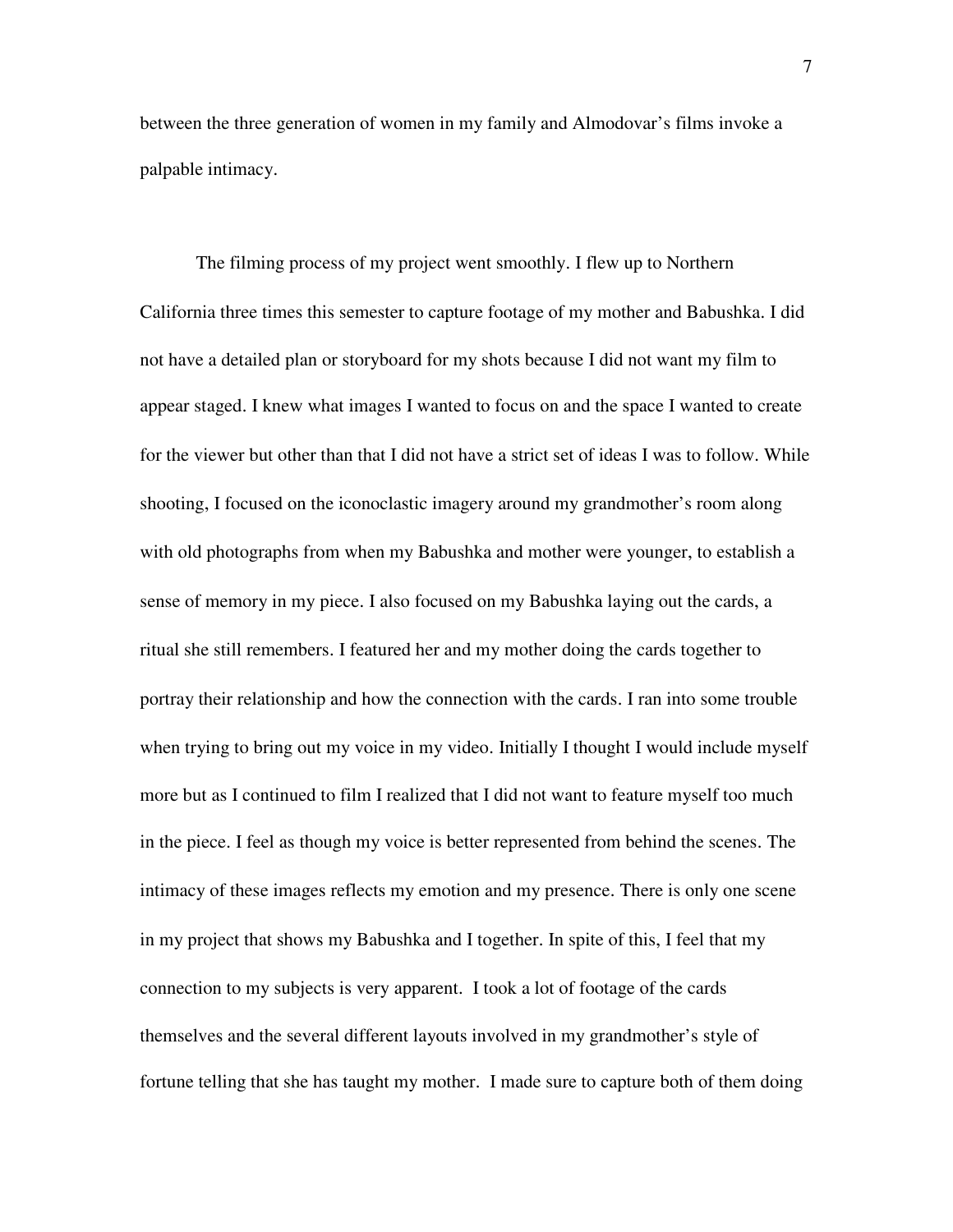the cards separately and together as to convey the importance of the tradition and how it will continue on. My Babushka did not feel uncomfortable with the camera nor did she feel the need to act when I was filming her. I feel lucky to be so close to these two women and I feel that that shows in my thesis project. The only obstacles in filming I faced was that it was difficult to capture certain angles because my Babushka cannot move around very easily. There was a lot of sun in my Babushka's room that made it more difficult to film. Sound did not pose a difficulty because I knew I was going to mainly use narration for the piece and the sound that I did record with the camera came out smoothly. However, there are many birds at the care facility my Babushka lives in that chirp all day and I was not able to muffle their sound but luckily the noise does not distract from my footage. In fact, I learned to appreciate that background noise and found that it helped add texture and layers to the setting of my piece. The added layer of noise offers context into my Babushkas life and home in this care facility. This project gave me a chance to work more with a DLSR camera and experiment with different lenses. Through trial and error I discovered how to adjust the camera settings and gain more experience behind the camera. I finished shooting in October but I decided to bring the camera home with me one more time during Thanksgiving to get a few more clips of my grandmother and the cards. It was this last trip where I actually captured my favorite footage. I have a lot of stock footage that are not included in this cut because of the time limit for the video. My decision to use my mother's voice, although not as politicized as Marker's usage or other works, engages these texts. Initially I planned to write out a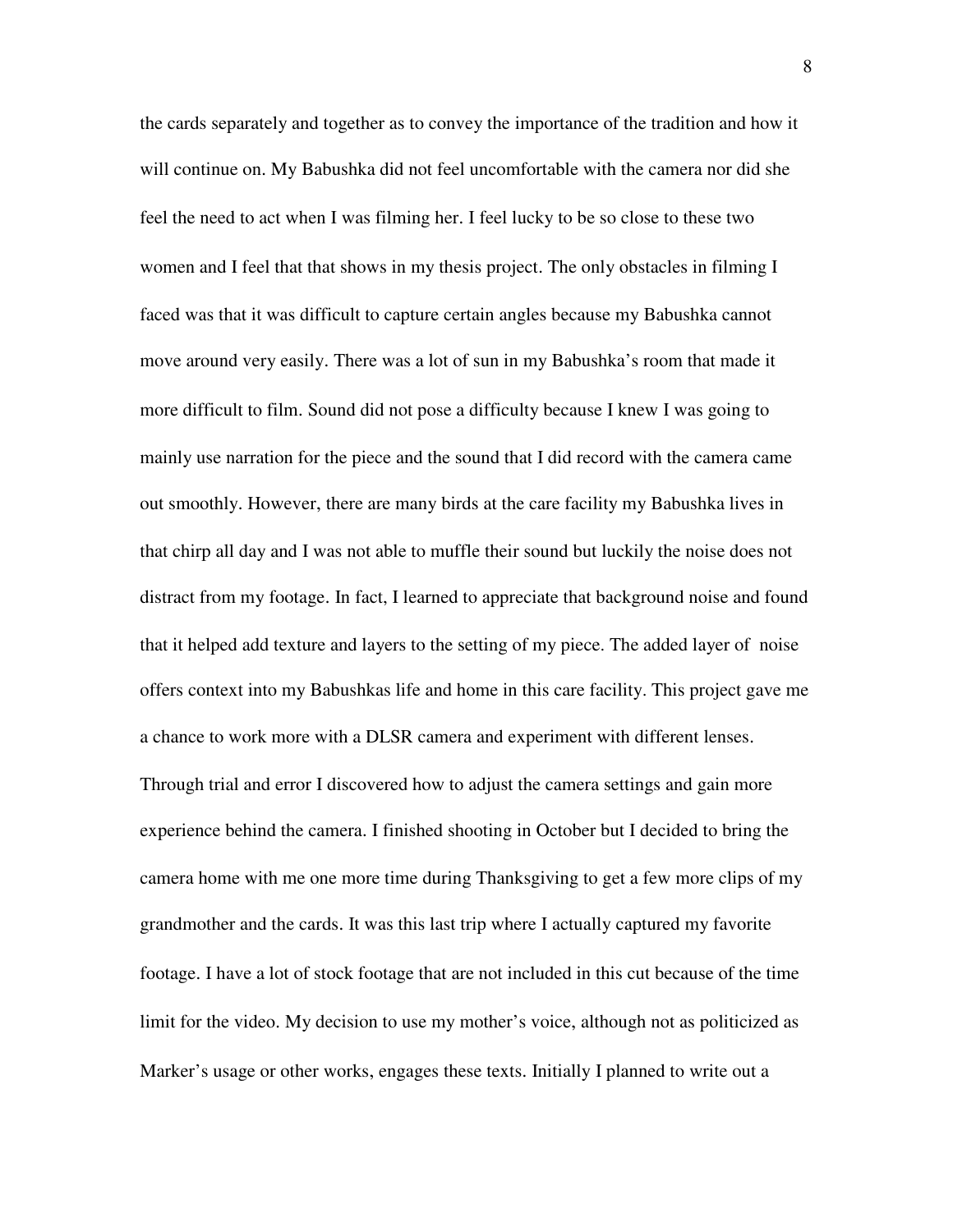narration along with my mother to accompany the images. We composed a rough draft that I read out loud over a rough cut of my piece. The narration felt stilted and contrived, reminding me of Bruzzi's remark, which states the "images connotative function is reduced by the literalness of any accompanying text."<sup>3</sup> To draw out the nostalgic emotion of these images and memories, I needed a less structured text. Thus, with a suggestion from Professor Kelly Sears, I decided to go in a different direction and record my mother just talking about my grandmother and the cards. Due in part to a lack of time and in part to technical limitations, I was only able to record her through skype using a voice memo on my iPhone. Playing back her voice, I realized I liked the way it sounded, almost like a phone conversation. Given our close relationship it was easy for her to be forthcoming. She spoke freely about my Babushka and fortune telling and the connection between all of us, as well as the pain she feels as she witnesses my Babushka's decaying memory. Her voice creates a fluid synthesis with the footage, establishing the genuine emotion that was present while filming. I prefer the free-style, conversational format of this narration. The moment I played her voice recording with my edited rough-cut, the images took on a new meaning and better evoked the poetic style I wanted to achieve. Her voice moves across the images and invites the viewer to reflect on this deep connection between three women. My mother is the strongest figure in my life, her honest words strengthen the piece more than a formal expository narration could provide.

<u>.</u>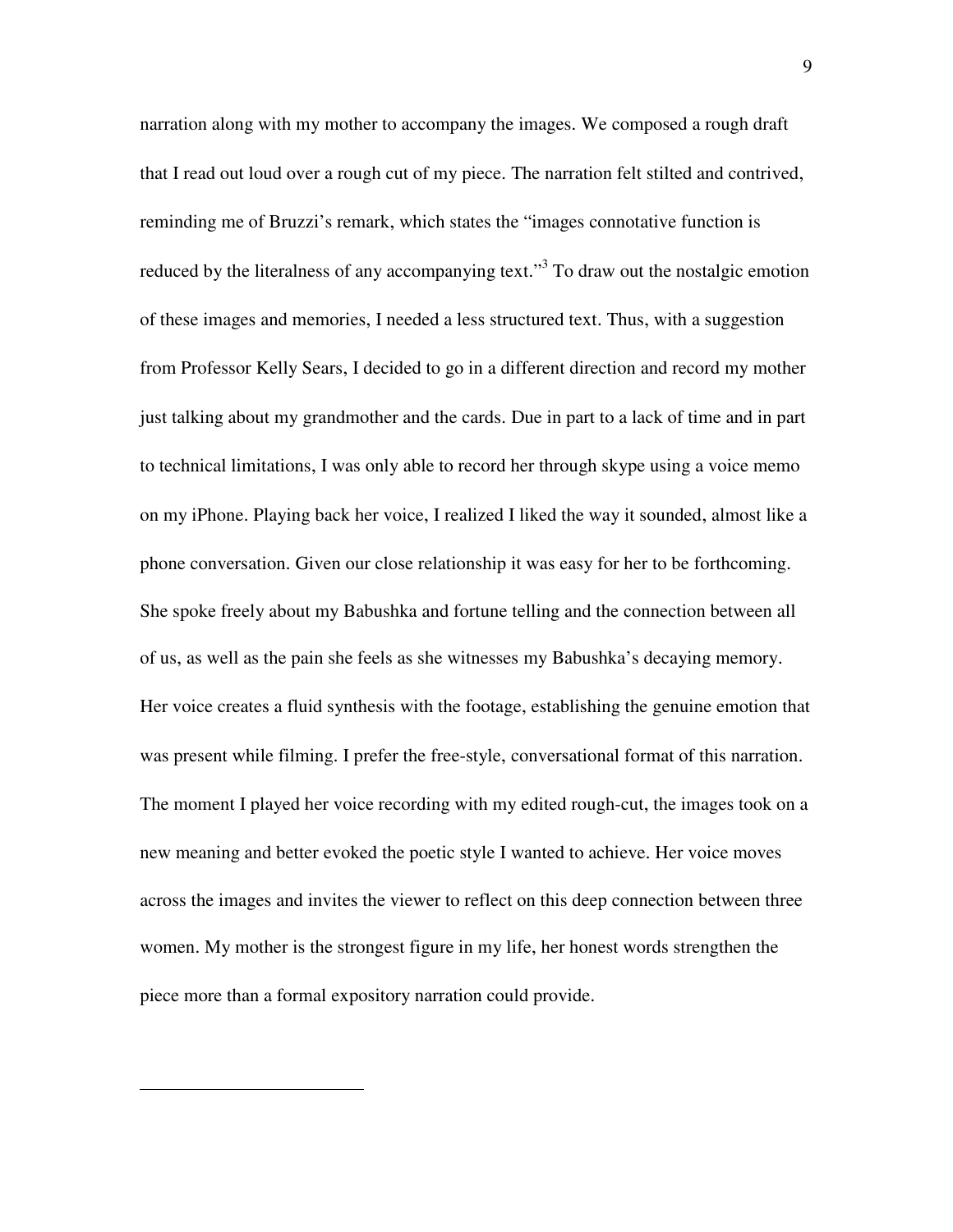Continuing on to Spring Semester I captured more footage of my mother and Babushka practicing telling fortunes. We took my grandmother to film her at her former home and some old friends came to visit as well. A lot of the footage I captured this semester was similar to the footage in the Fall in terms of content but this time around I had a better idea of what angles and shots I wanted, as well as what color corrections can be made in camera to avoid obstacles in post-production.

Post-production was more challenging than the filming process. I did not have a lot of practice with Adobe premier. Editing this project gave me a chance to learn how to use this software. When I looked at all my footage for the first time, I was overwhelmed. I knew that I wanted the project to combine elements of cinema vérité and poetic documentary, however, with all the footage I collected I did not know where to begin. The piece begins and ends with my mother laying out the cards on a table. As she performs this ritual, my Babushka's voice singing plays over he images. I wanted to show my mother doing the cards alone to signify the tradition carrying on to her. Although she doing the layout alone, the presence of my Babushka's singing symbolizes her physical presence and influence. My grandmother's voice opens the piece to introduce her constant presence in our lives. Her voice then fades into my mother's narration that plays over a majority of the film. I recorded several conversations with my mother but chose this one in particular because it explains my Babushka's memory and how doing these cards has established an even stronger relationship between all of us. The other recordings reference how my grandmother learned to tell fortunes and how my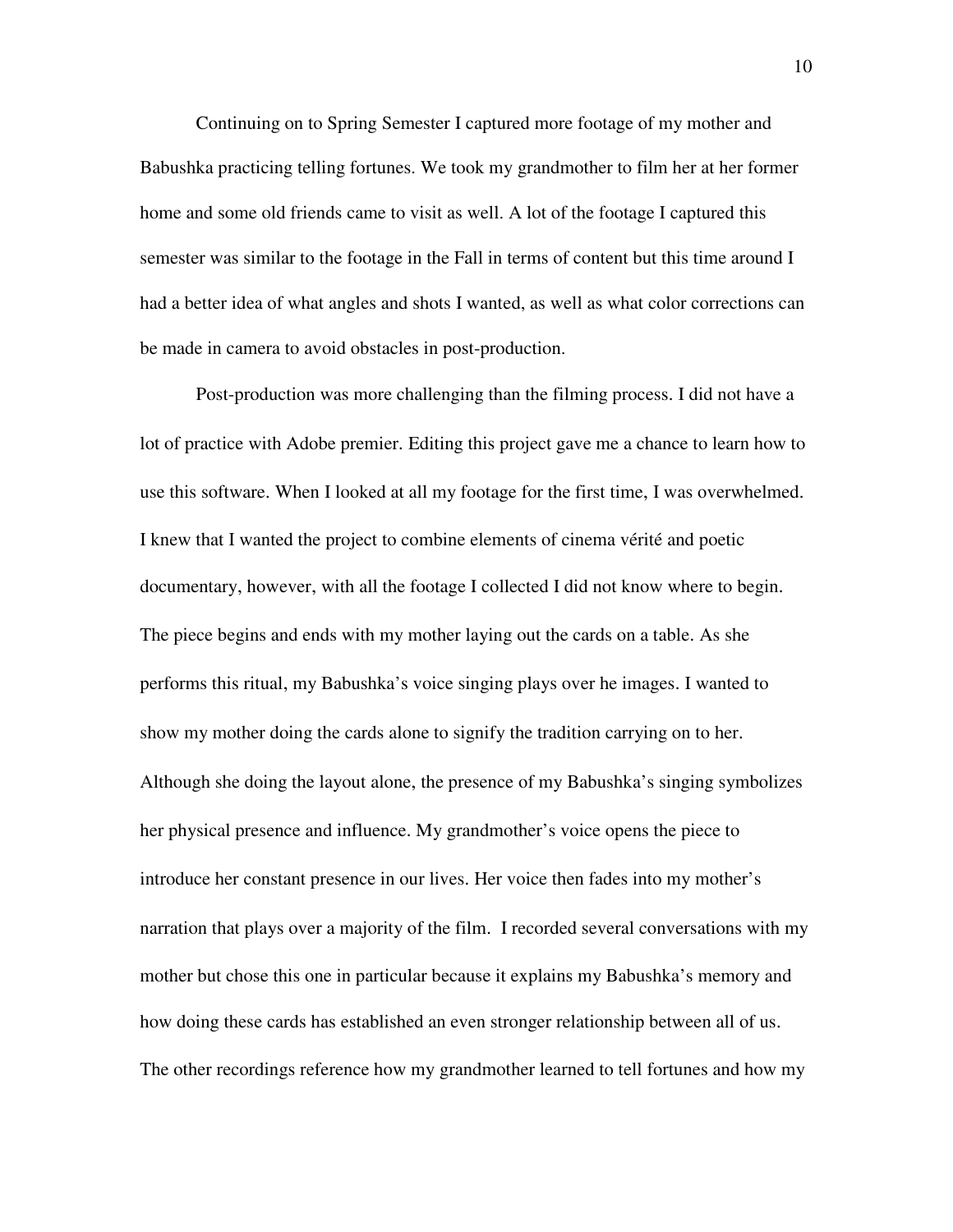mother and I both grew up doing the cards and going to see fortunetellers. Unfortunately with the time limit I was not able to include those conversations. I hope to continue this piece and incorporate more of the background history of my Russian heritage and this tradition of fortune telling. For this cut, however, I wanted to place the viewer into this world without providing an explicit description of what the cards mean or that my grandmother or mother are reading fortunes. This cut is more about how the cards symbolize our connection and the traditions that my Babushka still remembers. The viewer is more like a visitor into this cultural tradition. The film oscillates between images of my mother and grandmother separate and together. My one cameo serves to represent how this tradition passes through the three generations. I did not include fast cuts between each image, I want the piece to move patiently over each scene as all the images have a deeply personal meaning to the three of us. Once I became more nimble with Premier, although I still have a lot to learn, the editing process proceeded rather easily. I feel that my strong connection to my mother and Babushka helped me pace my project. I expect that because my film is so intimate, the viewers will be able to sense the emotional connection. to place the viewer within the context of Russian culture. and interactions between my mother and grandmother, I depict an impressionistic tribute to my Babushka and her influence on my mother and I. Imagery of the cards and the three of us laying out the cards or shuffling them run throughout the film.

Working on Adobe Premier this Spring was much easier. I felt far more comfortable with the software and I was able to finesse the sound and polish the color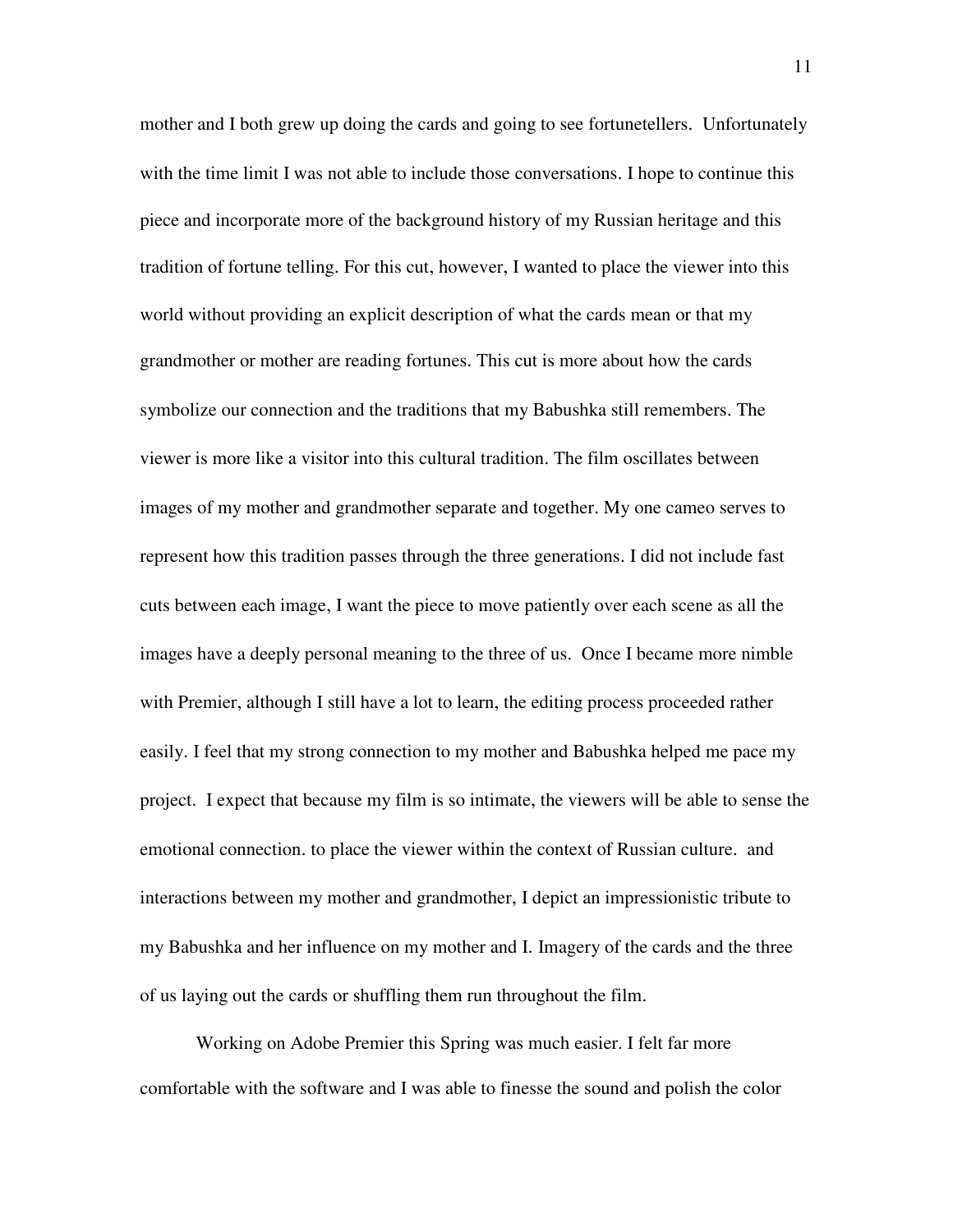and transitions far more smoothly than last semester. This film is significantly longer than last semester's version and contains a lot more explanation and insight into the world I am attempting to reveal to the audience.

Looking at my completed project I feel that it I achieved what I had intended: a visual and oral account of this intergenerational relationship along with this Russian tradition. My project speaks to both my family and the intimacy of that connection as well as to the greater context of female spirituality. I wanted to evoke the importance of a woman's intuition and the validation of her emotions. I engaged what I had learned as a media studies major and through studying documentary film. This project is just the beginning, however. I hope to continue to add to this piece and record my Babushka's history and my mother's memories and to delve deeper into our tradition of fortune telling. As a woman hoping to become a filmmaker, I feel especially drawn towards the subject of women and all of their complexities. This piece not only honors my relationship with my Babushka and my mother, it also honors the relationship of all generations of women and the bonds we share with one another.